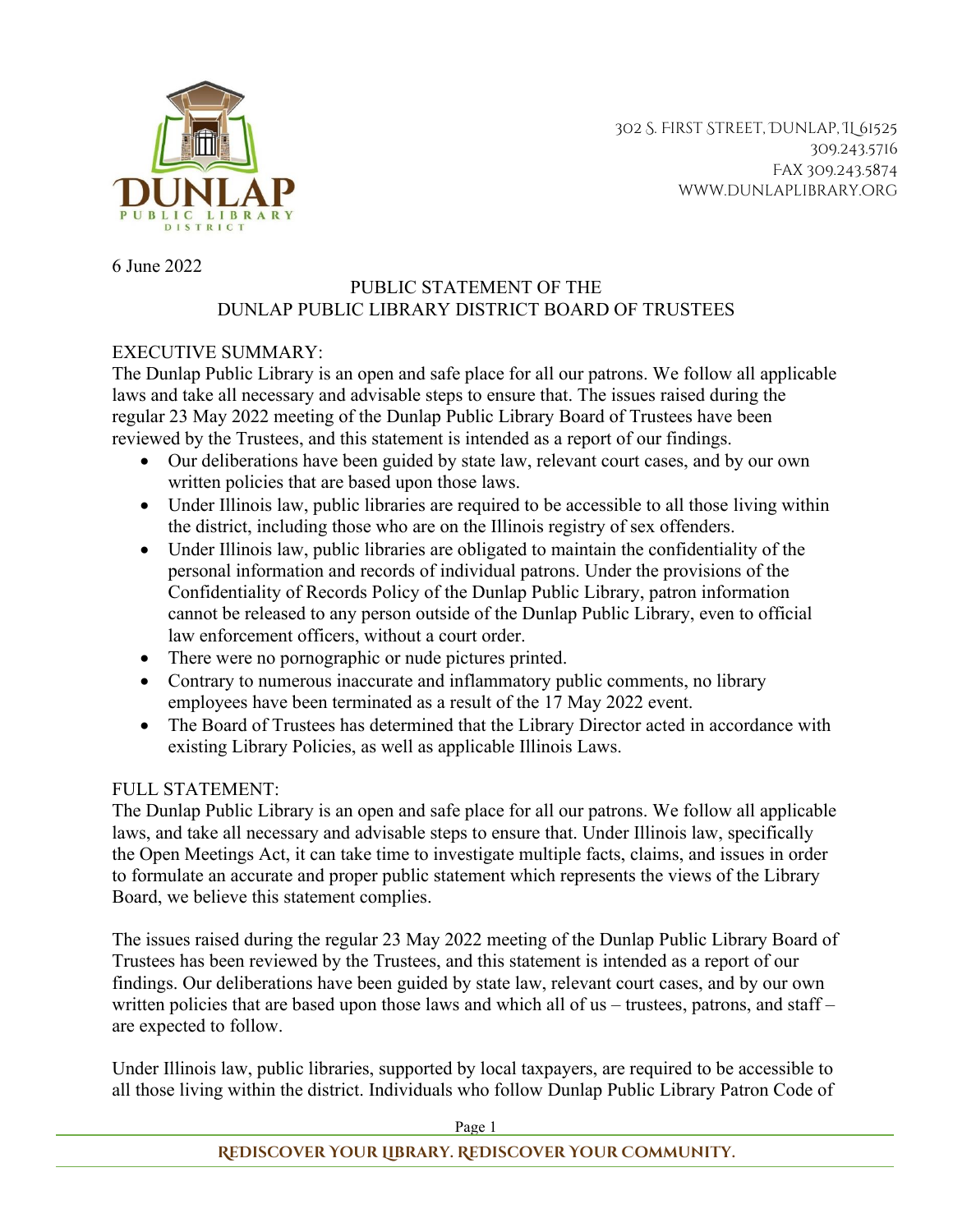Conduct  $-$  i.e, return items on time, and are not disruptive, etc.  $-$  and whose behavior is within legal limits cannot be barred from the library. This includes those who are on the Illinois registry of sex offenders who, contrary to inaccurate public comments, under current Illinois law are not prohibited from public library use. The statutes in respect to public libraries simply provide that local law enforcement is to notify libraries and school districts when a registered sex offender resides within their boundaries, and this law is less than a year old.

Under the provisions of the Illinois Sexual Offender Registration Act (730 ILCS 150/1), those convicted of certain sexual crimes, including but not limited to crimes against children or indulging in child pornography, must maintain an up-to date registry with the local sheriff's department for a period of ten years. A convicted child sex offender "…may not reside within 500 feet of a school, park or playground." Court cases subsequent to the Illinois Sexual Offender Registration Act have upheld the prohibition against child sex offenders loitering with 500 feet of a school, park or playground. Activity or presence in a public library is specifically not within the statutory definition of loitering (720 ILCS 5/11-9.4-1).

Courts have consistently ruled that sex offenders have the same right to use of public libraries as other citizens. These cases include a case found against an attempt of a Chicago library to bar a person on the Illinois sex offender registry from their services. In January 2012, the 10th U.S Circuit Court of Appeals found that "…the First Amendment includes a fundamental right to receive information…By prohibiting registered sex offenders from accessing public libraries the city's ban precludes those individuals from exercising this right in a particular governmental forum."

Also mandated by Illinois law (75 ILCS 70/1) is the obligation upon libraries to maintain the confidentiality of the personal information and records of individual patrons. Under the provisions of the Confidentiality of Records Policy of the Dunlap Public Library, patron information cannot be released to any person outside of the Dunlap Public Library, even to official law enforcement officers, without a court order. All the staff of the Dunlap Public Library are also required, as a condition of their employment, to be familiar with the Confidentiality of Records Policy, which is based on Illinois law (75 ILCS 70/1).

On Tuesday, 17 May 2022, the Dunlap Public Library staff experienced questionable patron behavior, and because of staff reaction there has been a great deal of confusion, misinformation, and misunderstanding since. Contrary to some public comment and rumor, the patron's printing of pictures included only what has accurately been described as four "head shots" of young girls on the internet, guessed to be from age as young as 7 to as old as 10, and a photo of a group of cyclists wearing cropped tops. There were no pornographic pictures and no nudity whatsoever in the printings. On 21 May, the library privileges of the patron who had performed this behavior were suspended for 60 days. The Board of Trustees thanks the Dunlap Public Library staff members working that night who recorded their observations of patron behavior, as well as alerting the Library Director to the questionable patron behavior.

Contrary to numerous inaccurate and inflammatory public comments and media coverage that asserted two library employees had been terminated or fired for protecting children from pedophiles in the library, no library employees have been terminated at all in this regard. Laws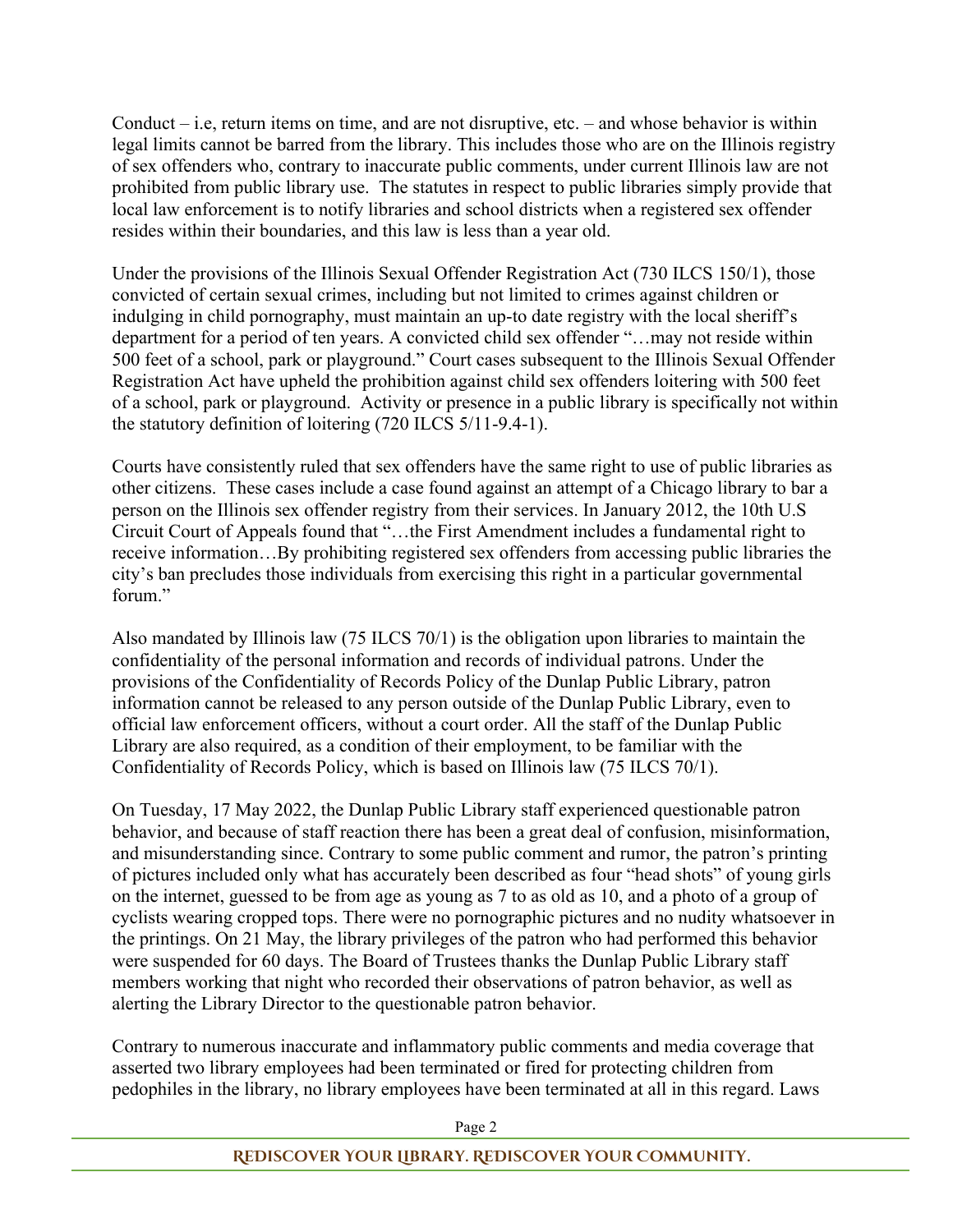and regulations pertaining to local government employment and employee privacy prohibit revealing much about public employment details, but correcting misrepresentations, misunderstandings, and inaccurate assertions in local media, public comment, and on social media require us to say that no employees were suspended for reporting to the Library about these events. The only suspension of one employee was in regards to a violation of adopted Library Board policies - specifically sharing confidential patron information with a non-library employee, who then shared that information on the Internet. Adhering to Library policies and procedures is something the Board of Trustees expects from every library patron and library staff member.

Dunlap Public Library staff will continue to cooperate and coordinate with the Sheriff's Department to the fullest extent of the law, so that the Library can continue to be a safe place for all our patrons including our children.

The Board of Trustees of the Dunlap Public Library is not happy with the inaccurate, unfair, and untrue attacks upon the character of its Director circulating through the Internet. Having reviewed and discussed the details of the chain of events up to and including the Meeting of the Board of Trustees on 23 May 2022, the Board of Trustees has determined that the Library Director followed the existing Library Policies, as well as all applicable Illinois Laws. The Board of Trustees of the Dunlap Public Library does not expect the Library Director to be on call every hour of every day. The Library is staffed in such a way, with an established Chain of Command, that our Director is not expected to be accessible 24/7 to deal with all situations.

In addition to her exemplary behavior in dealing with this incident, the Board of Trustees also appreciates the many donations the Library Director has made her time, talents, and expertise numerous times, without any additional compensation, to add to the Programming offered to all ages at the Dunlap Public Library.

The Board of Trustees firmly believes that the Dunlap Public Library operates a safe place for its patrons and their children. The Board of Trustees has also heard, and appreciated receiving, the many practical and useful ideas that have been offered about how that safety can be even further enhanced. The Dunlap Public Library encourages all parents and caregivers to review our Safe Child Policy and Patron Conduct Policy, and assist the staff in making sure all patrons who enter the Library are safe, and are behaving appropriately. We are studying the creation and use of one of the first Registered Sex Offender Policies for a public library in central Illinois. The Library Director is conferring with other public libraries in and around Peoria County to discuss their existing policies and procedures regarding Registered Sex Offenders.

The Dunlap Public Library Director has investigated and installed software that would flag pornographic and other disturbing Internet websites, while not inhibiting the free flow of information. The Board of Trustees and the Library Director have discussed ways to ensure staff training about the legal requirements and dealing with difficult situations, and training in alertness to their surroundings, in order to improve ongoing surveillance of the library.

The Library Director has evaluated and reconfigured the patron computers in the Library to maximize safety and the monitoring capability of patron activity in the Library. The number,